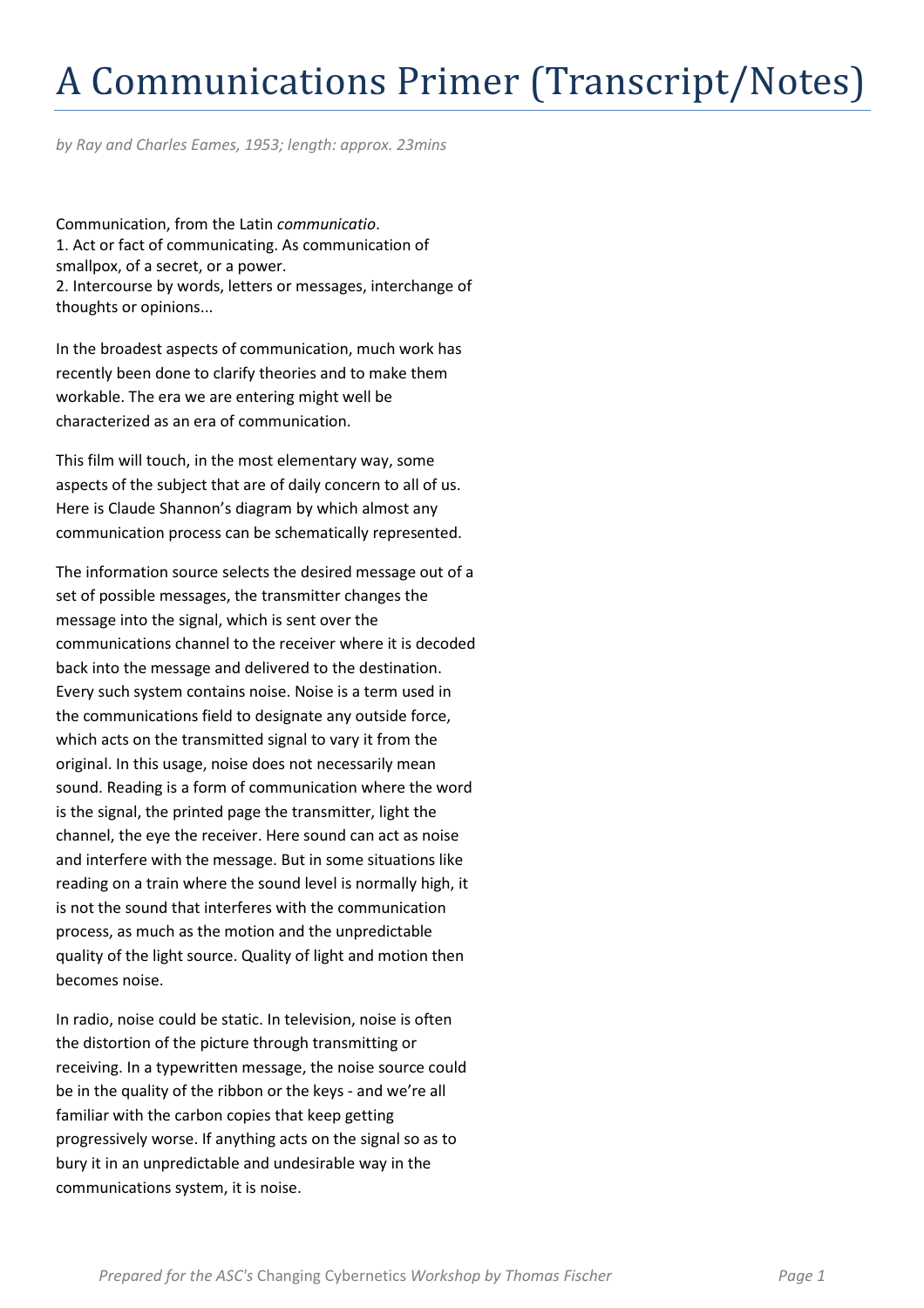We can consider telegraphy in terms of this same diagram. We will use a New York stockbroker's office as the information source and a Los Angeles stockbroker's office as the destination. There may exist at the information source just two possible messages: BUY or SELL. From these two, the message SELL is selected, then coded by the telegraphic key, which is a transmitter, and sent over the channel in electrical impulse signals, decoded by the receiver back into the message SELL, and delivered to the destination.

Noise of course is there, this time acting electrically. It could distort the signal in such a way as to change SELL into SELF, but as there are only two possible messages, BUY and SELL, there is sufficient redundancy in the spelling of the words that even if it did read SELF, the information would still be clear.

Naturally, this example has nothing to do with the stockbroker's office of today, because of all organized communication, market information is perhaps the most efficiently handled. The New York information enters the signal channel in this form and is automatically decoded in Los Angeles in this form. But even here we find redundancy counteracting noise.

The English language is about one-half redundant. This extra framework helps prevent distortion of the message in the written language or in the spoken language.

In speech, the brain is usually the information source. From it the message is selected - the messages of thought, not the words. The vocal mechanism codes the words into vibrations and transmits them as sound across the communications channel, which is of course the air. The sound of the word is the signal. The ear picks up the signal and with the associated eighth nerve decodes the signal and delivers the message to the destination.

This time, noise could originate in the transmitter or in sound vibrations that disturb the channel. Or it could be a nervous condition on the part of the receiver and it could change the message from I LOVE YOU to I HATE YOU. How do you combat it? One way is through redundancy - I LOVE YOU, I LOVE YOU, I LOVE YOU, I LOVE YOU. Another is increasing the power of the transmitter; this combats noise, as does the careful beaming of the signal, or duplicating the message via other signals.

Now let's consider amount of information communicated. The message SELL contained one bit or unit of information because it was a choice of two possible messages, BUY or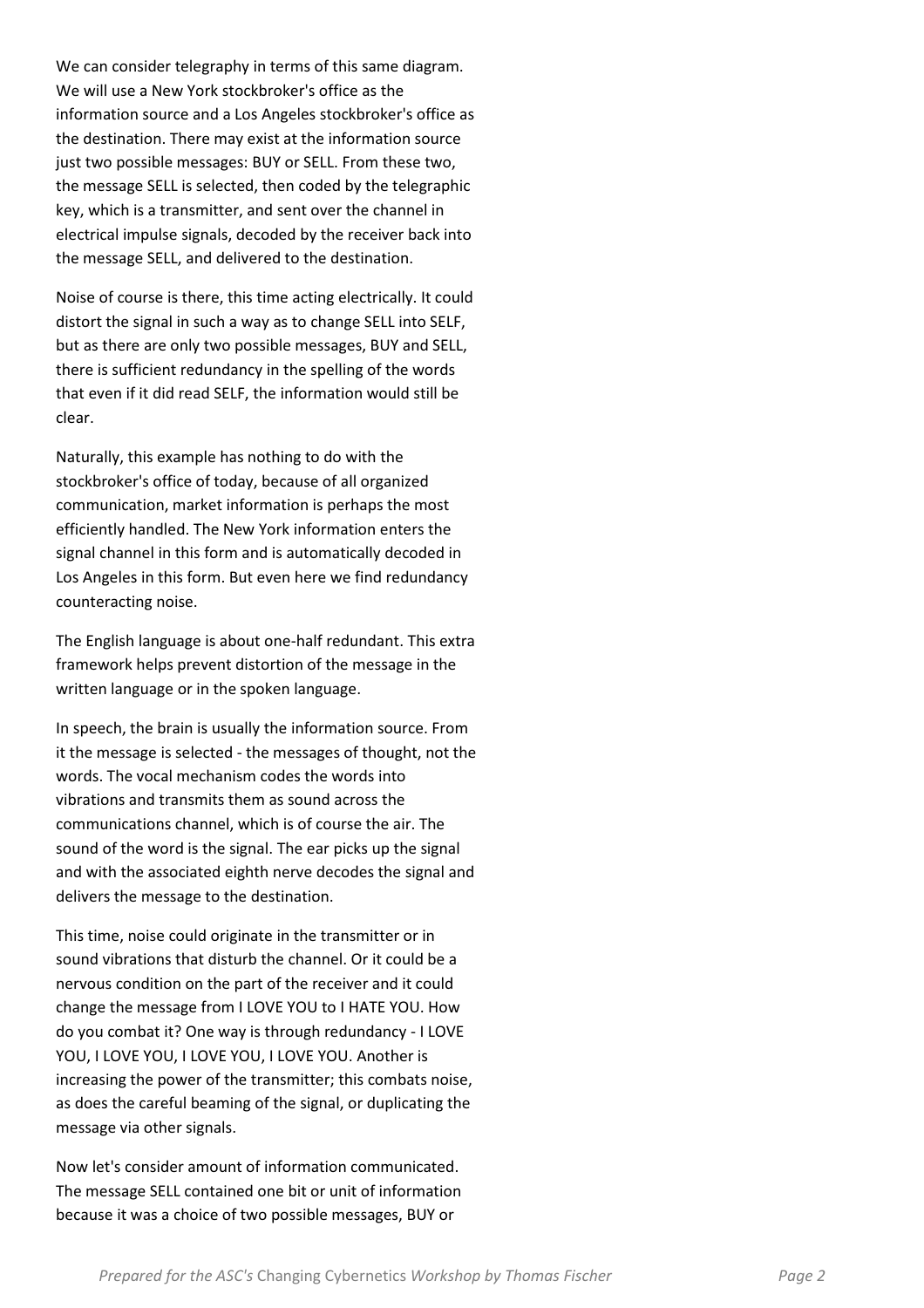SELL. A choice of two gives one bit of information. This is the amount of information that one on-off circuit can handle at one time. It can be on or off.

Two bits of information is the amount two circuits can handle. There is a choice of four possible conditions: on-off, off-on, on-on, or off-off.

Three circuits can handle three bits, or a choice of eight possibilities. Four circuits, four bits, or 16 possibilities. Five bits, 32 possibilities. Six bits, 64. Amount of information increases as the logarithm of the number of choices.

The message I LOVE YOU, to communicate information, must also be a choice of other messages, because if the information source were so loaded with feelings of love as to be incapable of any other thought, then surely by the time the words I LOVE YOU were spoken, no information was communicated at all. No information; yet previous experiences could make those three words convey great meaning.

Source, message, transmitter, channel, message, destination. You could imagine the message being music and the transmitted signal being tone, or it could be applied equally well to writing, or to smoke signals, or to hand signals. But let's take painting as another example of a signal transmitting a coded message.

Information source, mind and experience of painter. Message, his concept of a particular painting. Transmitter, his talent and technique. Signal, the painting itself. Receiver, all the eyes and nervous systems and previous conditionings of those who see the painting. Destination, their minds, their emotions, their experience.

Now in this case, the noise that tends to disrupt the signal can take many forms. It can be the quality of the light, or the color of the light, or the prejudices of the viewer, or the idiosyncrasies of the painter. But besides noise, there are other factors which can keep the information from reaching its destination intact. The background and conditioning of the receiving apparatus may so differ from that of the transmitter that it may be impossible for the receiver to pick up the signals without distortion.

In any communication system, the receiver must be able to decode something of what the transmitter coded, or no information gets to the destination at all. If you speak Chinese to me, I must know Chinese to understand your words. But even without knowing the Chinese language, I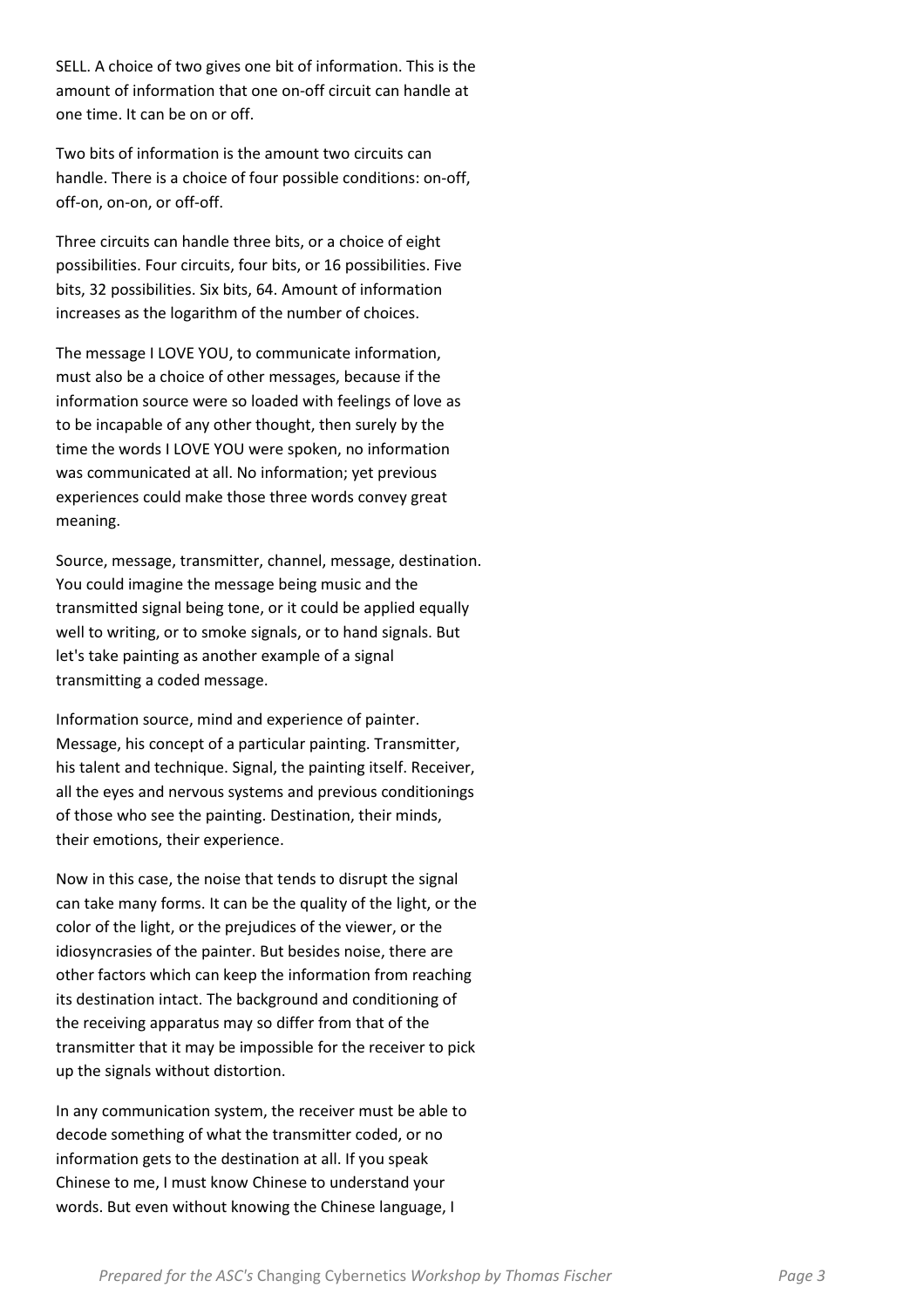can understand much of your feelings through other codes we have in common.

There are systems of communication where there is no redundancy and no duplication of the message. Here knowledge of the code is essential. In planning 'One if by land, two if by sea', the fellow on the opposite shore simply had to know the code. But there are also many examples of times when the message has been conceived and the signal sent long in advance of understanding or acceptance of the code employed. In the case of Galileo or Socrates, it did not in time matter that the receivers of their time were not tuned to receive their signal. The ultimate transmission of such a message represents communication of a very complex order.

Other high-level communication occurs in very different areas. A wave breaking on a beach brings a world of information about events far out at sea. It can tell of winds and storms, the distance and the intensity; it can locate reefs and islands and many things if you know the code.

When we watch them turning and wheeling, how often have we wondered what holds such birds together in their flight? Communication is that which links any organism together. It is communication that keeps a society together, and though these people seem unaware of each other's existence, neither looking nor speaking, one group meets and filters through the other with hardly two individuals coming in contact. So constant is the flow of information and so complex the web of communication that keeps them apart and holds them together.

The symbol - the abstracting of an idea, communication at once anonymous and personal. Personal because of the countless individuals that created its form, each one who in his turn added something good or who took something bad away. Anonymous because of the numbers of individuals involved and because of their consistent attitude. These are examples of communication of an idea through symbols.

But there can also be communication through symbols to an idea, as in the burnt offering or in the flame of a candle. The use of flame as a transmitter in the communications channel is probably as old as man's first fire. It stands for all the wonder and mystery of forces beyond man's knowledge.

The storm warning flags are part of a long, evolutionary tradition of signals, but their beginnings were probably in basic reactions to color and form, basic enough to make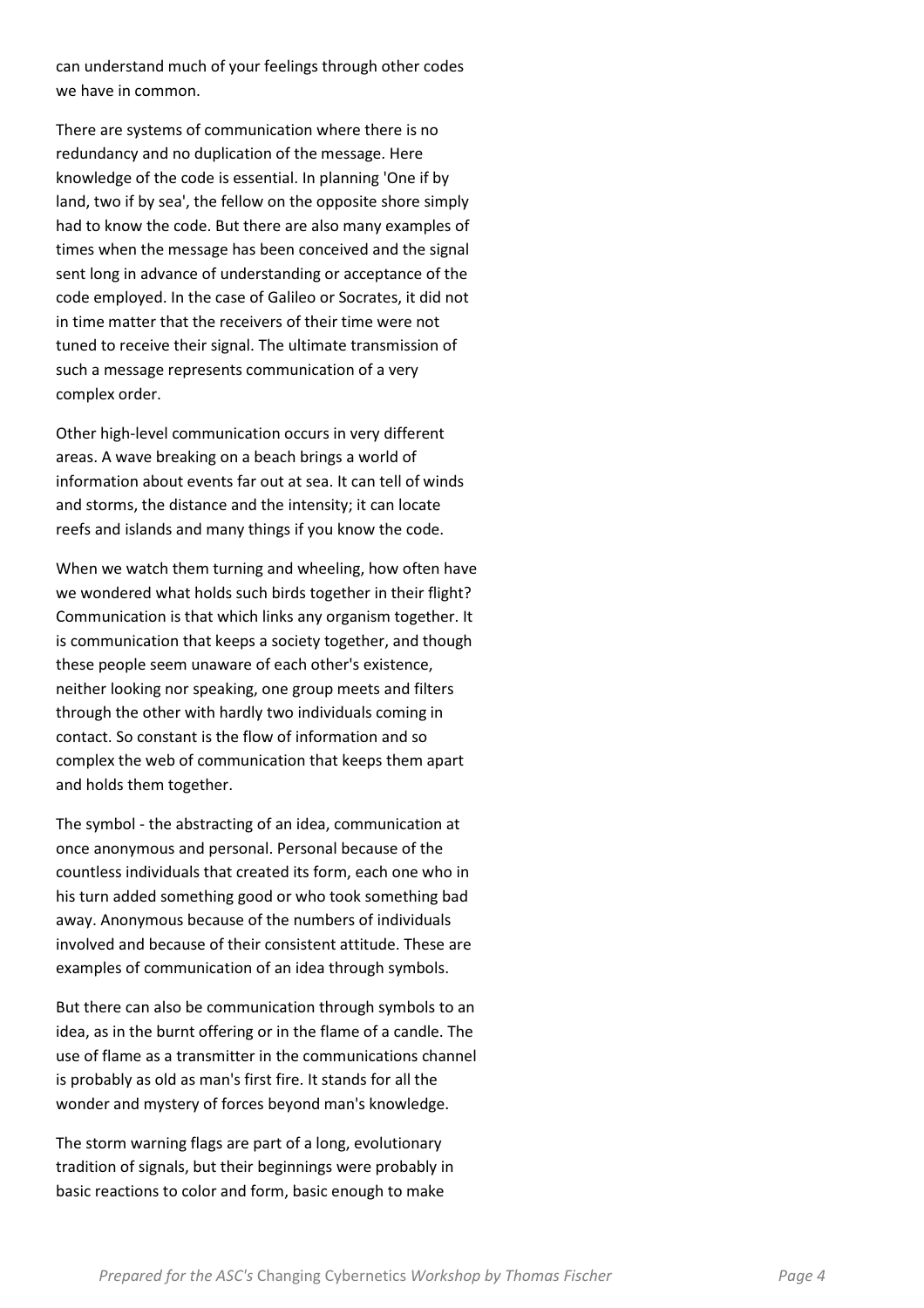their communications carry beyond the barriers of language and custom.

But symbols also change and evolve. Some methods of transmitting messages rapidly become symbols, then pass into obscurity to become readable only to the anthropologist, while other symbols of communication remain.

The message being transmitted here may be unlimited in the range and subtlety of its ideas yet the method and the signal are such that they must be fed to the transmitter in a series of positive decisions. The system calls for the key to be either up or down. The code calls for a dot or a dash. The current flows, it ceases to flow, it flows. It is black or white. It is STOP or GO, on or off, one or none, go or no go, or black or white as in this small area from a half-tone reproduction in a magazine.

The press that printed it is capable of printing but one color of ink at a time, in this case black ink on white paper. In order to transmit the image, it had to be broken down to many points of decision, black or white. We know that such a limitation is not at all restricting if enough decisions are made. In this case, half a million decided points give a fair rendition, a million would be better.

Conventional printing of color is no different, except that with the added factor of color, four times the number of decisions have to be made, one set in yellow, one in red, in blue and in black.

Whenever added factors in a problem are recognized, the number of decisions necessary for the solution grows by large leaps. As theories and equipment and men develop, it becomes apparent that one sure way of handling multiple factors is to build a system that can handle each decision in its time.

Men have long known the theory on which complex problems of many factors can be solved, but the number of decisions, the calculations necessary were prodigious. Not until the recent development of the electronic calculator could these areas be touched. The problem became one of communication between man and machine, between machine and machine, between machine and man. The cards are punched or not punched, light passes or stops, and by this binary system, information is fed to the machine. In a moment, we will hear sounds, which are an actual product of a huge calculator. The frequencies are made audible to check its functioning and, in a way, feel its pulse. Here it is.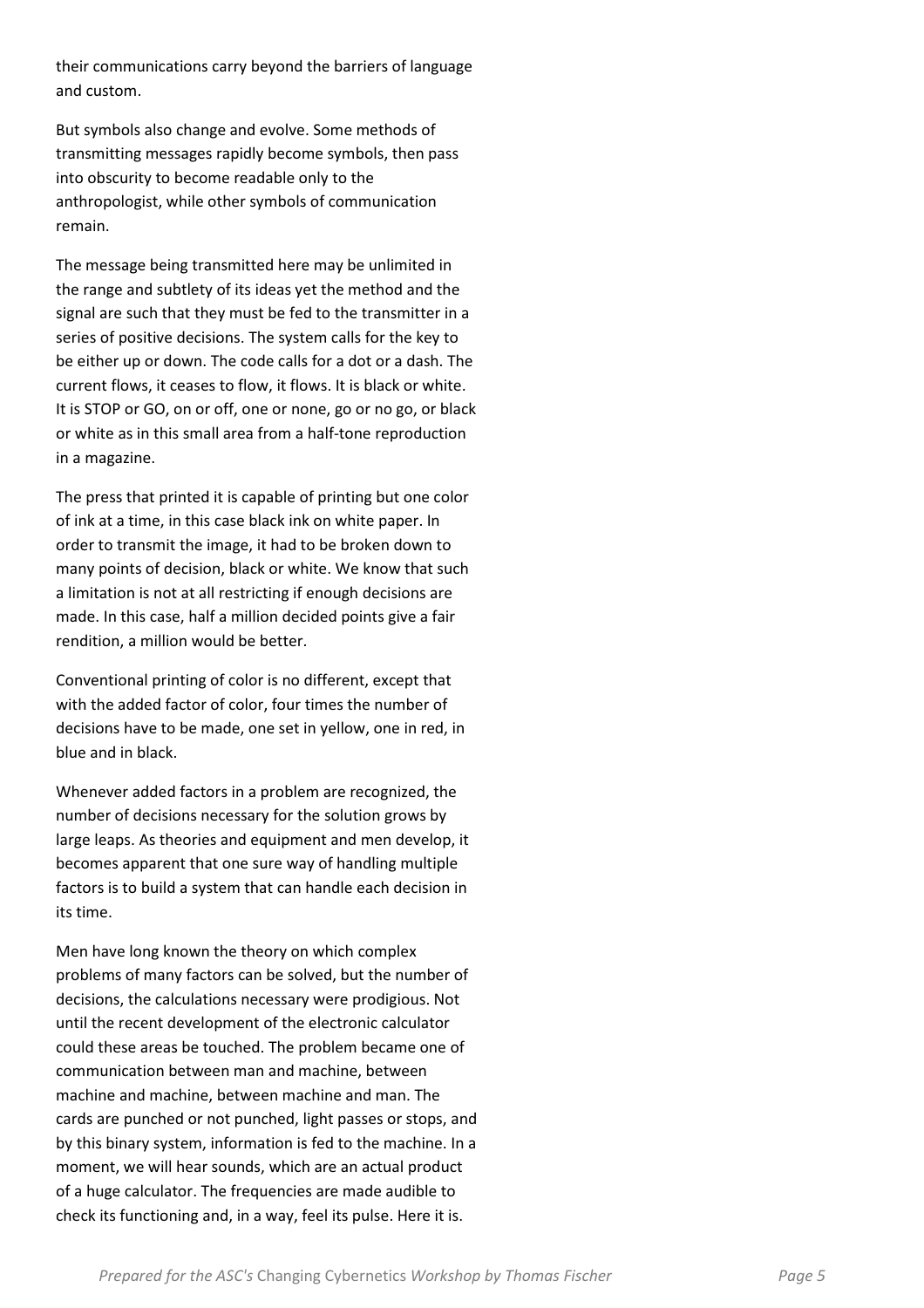The ability of these machines to store information, manipulate, sort and deliver it, is fantastic, and with their complex feedback systems, their memories, their almost human reactions to situations, it is understandable that they are popularly referred to as 'brains'. The greatest fallacy in the comparison is one of degree. The decisions made by the machines are comparable in number to the half-million in this half-tone, but far greater are the number of stops and goes performed by the human nervous system in order to complete the simplest act. So great that if each decision were represented by a small half-tone dot, the total area of dots would cover several Earths. Such is the magnitude we reach when a number like a half-million is raised to the fourth power.

As flowing as the human movements may seem, they are actually the product of these countless yes/no decisions communicated with great speed to and from all parts of the body. The channel is the nervous system. Each nerve is made up of hundreds of fibers. The decision is the impulse of a single nerve fiber, an all-out event, a trigger process which is set off like an explosion when the stimulus exceeds the ignition point. The dot in the half-tone, the hole in the tape - each is a separate fire/no-fire signal, but together they add up to a smooth, sometimes incredibly complex action that often seems more vague than decisive. Yet many things that we accept as undecided vagaries would be, if we could bring our focus in sharp, decisive individual units. It is the responsibility of selecting and relating parts that makes possible a whole, which itself has unity.

The line on which each color breaks, and the point at which each dot that makes up this painting is placed, affects the whole canvas. The communication of the total message contains the responsibility of innumerable decisions made again and again, always checking with the total concept through a constant feedback system.

These elements of a communications system act together as one great tool, and though the tool may perform a most complex task, it will never relieve the man of his responsibility, no matter where it occurs, no matter what the technique: Communication means the responsibility of decision, all the way down the line.

## [Credits and acknowledgements]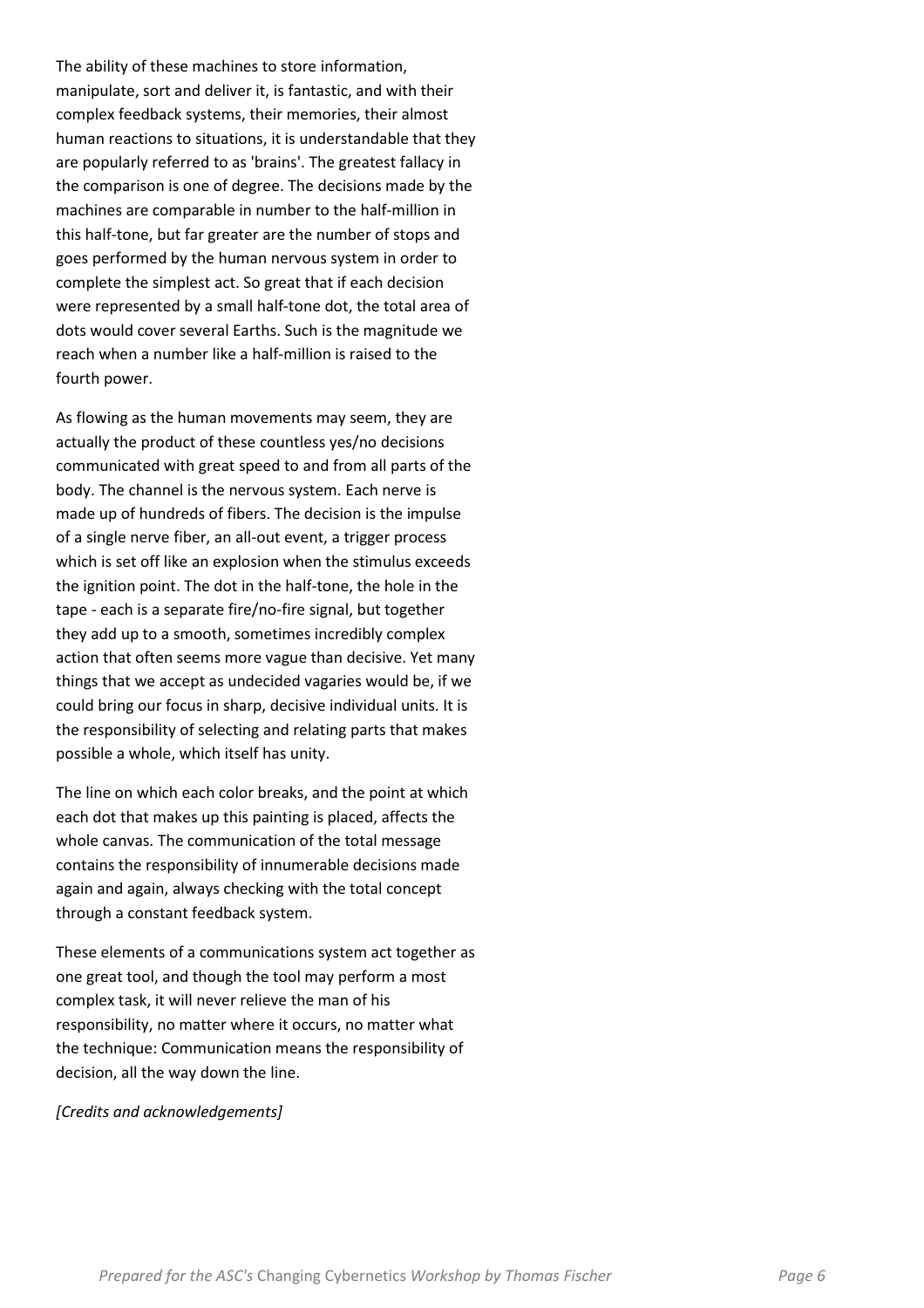## The Information Machine (Transcript/Notes)

Or: Creative Man and the Data Processor, IBM; Made by Charles and Ray Eames, 1957; length: approx. 10mins

Since the time when man began to control the environment, he has been plagued by his limited ability to speculate: His failure to accurately predict the effect of a proposed action.

This is the result of his not being able to consider and relate all the factors in a problem. Evidence of this inability can be seen in the persistence of a certain kind of myth involving three wishes. In a frantic effort to reap immediate reward, the first wish is often not too wise. The second usually tends to over-correct. Our hero can consider himself lucky if after the last wish he ends up just where he started.

But there were men whose wishes were not only prudent, but had a habit of coming true. These man -and women were artists and had certain characteristics in common. They were seldom bored with anything. They were constantly building up stores of information in active memory banks. When confronted with a specific need, they would call on these memory banks for information, which they would run through, sort out, and relate to the problem at hand. These men could speculate and could predict.

They were artists - artists in many fields: architecture, mechanics, medicine, science, politics, and the art of relating factors. It is often not a conscious art and the degree to which it is operative can tend to make one normal, bright, super bright or genius.

Numbers were used to count. But soon they were also being used as abstract symbols for states of being. Values were given to mass, speed, inertia and the forces of gravity. Such measurement was an enormous help to creative thinking. Man was learning to numerically relate and to predict.

Theories were developed by which the many factors in a problem could be numerically related. But the magnitude of the calculations necessary made many such theories impractical. In the last century the complications of our society have been compounding themselves and it began to look as though the science of numerical relationships could never catch up.

For a long time in the world of numbers man has been developing tools to help him handle increasing amounts of data. Something has now emerged that might make even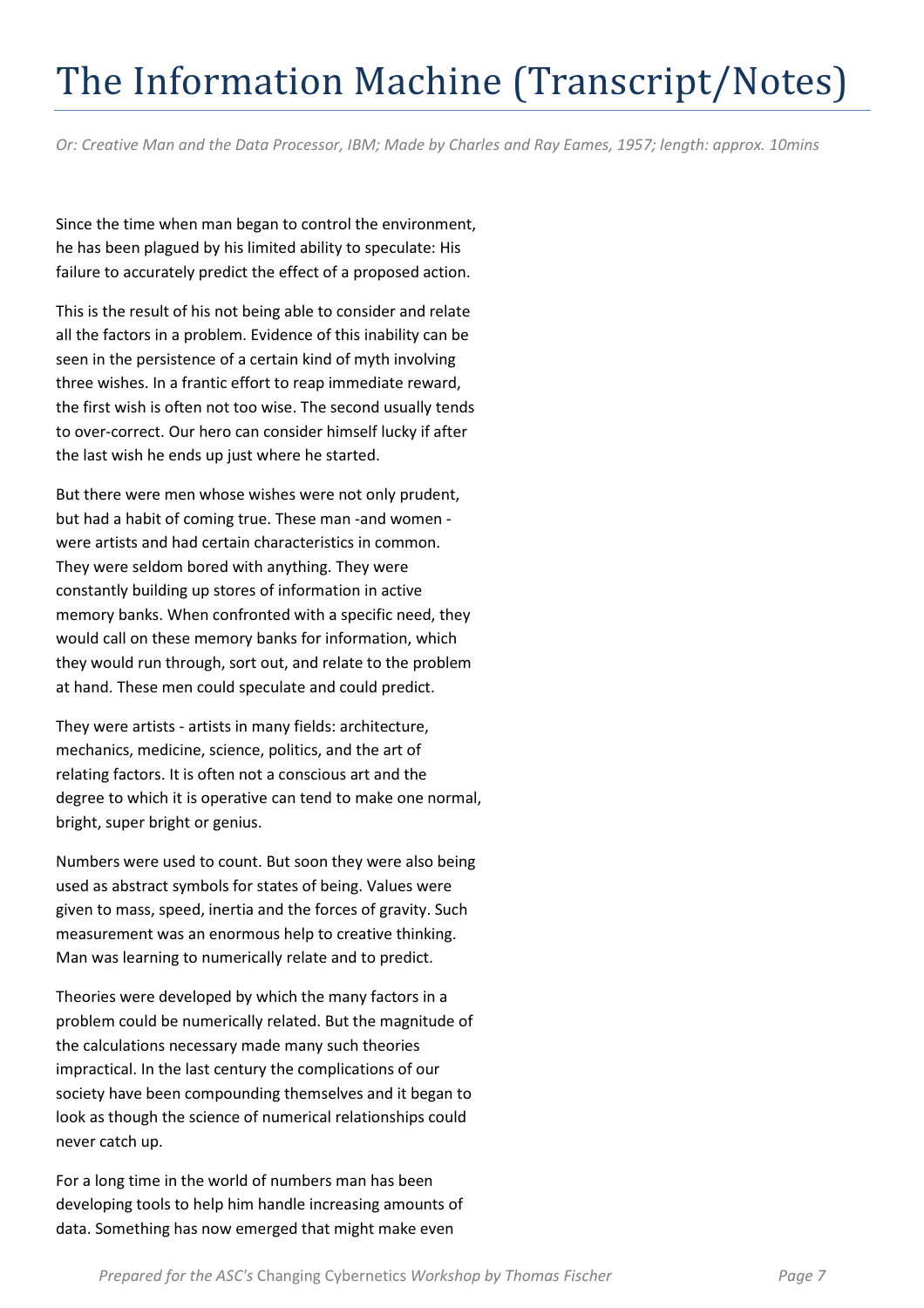our most elegant theories workable. The recent acceleration has been fantastic. The electronic calculator has already become a tool upon which much of our daily activities depend. A tool which has broadened the range of man's concepts and intuition, much the way other tools have broadened man's range of communications, man's range of travel or the phenomenal range of his control over environment.

With the computer, as with any tool, the concept and direction must come from the man. The task that is set and the data that is given must be man's decision and his responsibility.

This is information. The proper use of it can bring a new dignity to mankind. Properly related, it can maintain a balance between man's needs and his resources. In many aspects, these are information machines capable of storing, processing and relating a vast quantity of information. They process information so it can be made meaningful at the human scale.

Computers are generally used in any of three ways: First: As a control or balance. Second: As a function of design. Third: As a simulation or model of life, where we can see the effect before taking the action.

As a control or balance, the calculator keeps our complicated systems functioning. It determines the logistics of raw materials, its inventory and flow, history and performance of tools, and of personnel, production rates and quality, public utilities rates and flow, cost accounting, payrolls, billing, and all the ramifications of insurance, and, in addition, presents the broadest possible basis for making decisions.

As a function of design, the calculator provides creative man a higher platform upon which to stand and from which to work. Data processing removes the drudgery, but imposes new and broad responsibilities. The designer must be able to state precisely what it is he needs to know. This is not always so easy. He must form a general plan of procedure. This plan or program takes the greater part of all the time involved. He must write a concise step-by-step list of instructions translated into a digestible code and feed it to the computer. Then he must provide the machine with all pertinent background information and related data. The preparation may have taken months, the actual calculation hours or even minutes. But once set up, it can attack the problem with infinite variations and trustworthy memory.